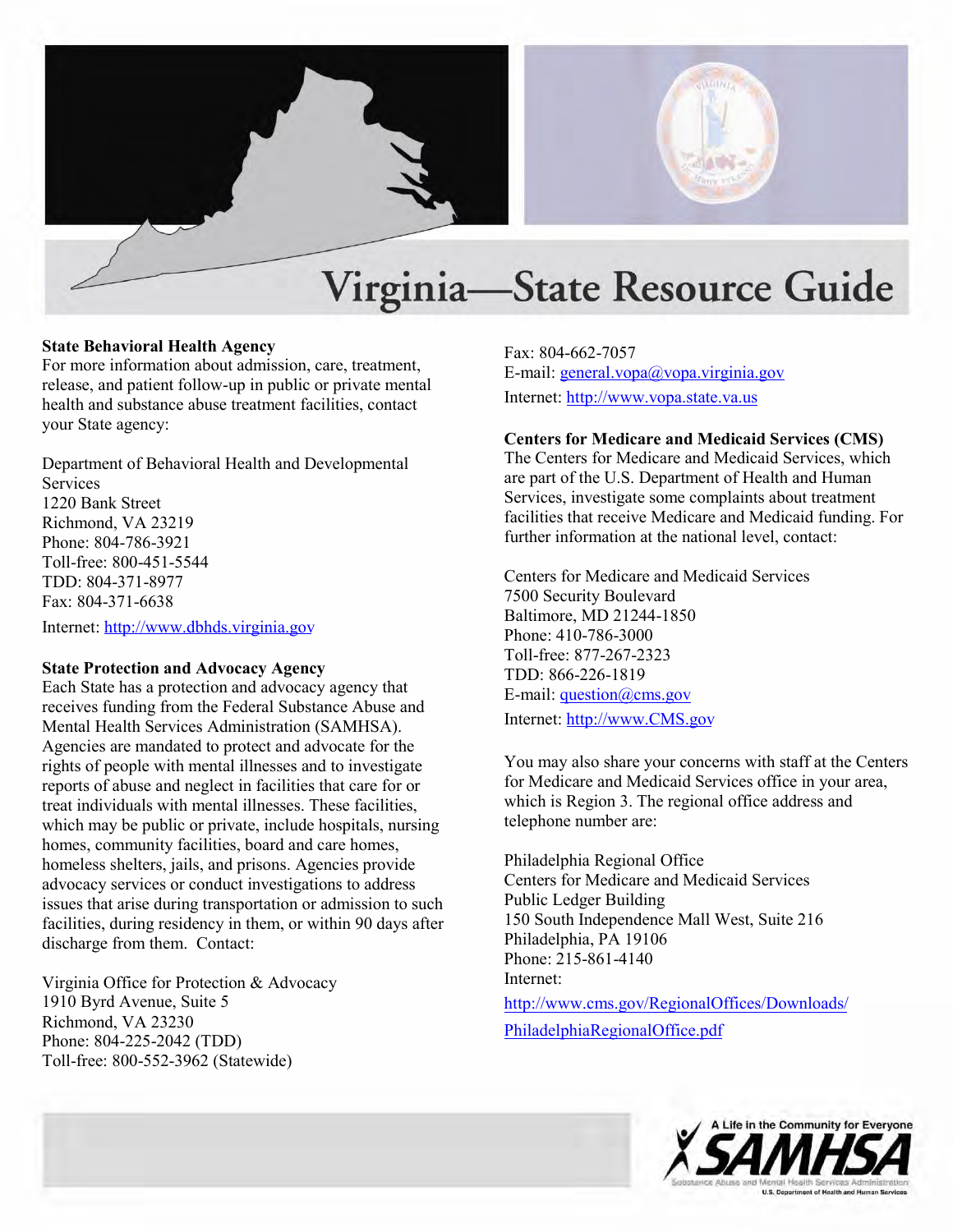#### **Advocacy Organizations**

'

Local chapters of Mental Health America (formerly the National Mental Health Association) have information about community services and engage in national and State level advocacy. For more information about the association, write or call:

Mental Health America of Virginia 3212 Cutshaw Avenue, Suite 315 Richmond, VA 23230 Phone: 804-225-5591 Fax: 804-225-5593 Internet: [http://www.mhav.org](http://www.mhav.org/)

' individuals. For information about the Alliance s affiliates The National Alliance on Mental Illness maintains a helpline for information on mental illnesses and referrals to local groups. The local self-help groups have support and advocacy components and offer education and information about community services for families and and activities in your State, contact:

NAMI Virginia P.O. Box 8260 Richmond, VA 23226-0260 Phone: 804-285-8264 Toll-free: 888-486-VAMI (8264) Fax: 804-285-8464 E-mail: [namiva@comcast.net](mailto:namiva@comcast.net) Internet:<http://www.namivirginia.org>

Statewide consumer organizations are run by and for consumers of mental health services and promote consumer empowerment. These organizations provide information about mental health and other support services at the State level and are active in addressing and advocating for mental health system issues. For information about consumer activities in your area, contact:

Office of Human Rights Department of Behavioral Health and Developmental Services P.O. Box 1797 1220 Bank Street Richmond, VA 23219-1797 Phone: 804-786-9048

Fax: 804-371-0092 Internet:<http://www.dbhds.virginia.gov/OHR-Complaints.htm>

Virginia Organization of Consumers Asserting Leadership 1904 Byrd Avenue, Suite 111 Richmond, VA 23230 Phone: 804-343-1777 Toll-free: 877-862-5638 E-mail: [network@vocalvirginia.org](mailto:network@vocalvirginia.org) Internet: [http://www.vocalsupportcenter.org](http://www.vocalsupportcenter.org/)

The National Mental Health Consumers' Self-Help Clearinghouse, funded partly by SAMHSA, promotes and helps to develop consumer-run self-help groups across the country. Technical assistance and materials are available on such topics as organizing groups, fundraising, leadership development, incorporating, public relations, advocacy, and networking. For more information, contact:

The National Mental Health Consumers' Self-Help Clearinghouse 1211 Chestnut Street, Suite 1207 Philadelphia, PA 19107 Phone: 215-751-1810 Toll-free: 800-553-4KEY (539) Fax: 215-636-6312 E-mail[: info@mhselfhelp.org](mailto:info@mhselfhelp.org)  Internet:<http://www.mhselfhelp.org>

' consumers/survivors. The Centers mission is to carry a The National Empowerment Center is a Technical Assistance Center run by mental health message of recovery, empowerment, hope and healing to people who have been diagnosed with mental illness. The Center provides information and referrals to consumer/survivor resources nationwide and offers technical assistance to individuals and groups involved in consumer empowerment activities. The Center distributes recovery-related publications and sponsors education and training activities. For information on consumer/survivor activities in your area, contact:

The National Empowerment Center 599 Canal Street Lawrence, MA 01840 Phone: 978-685-1494 Toll-free: 800-769-3728